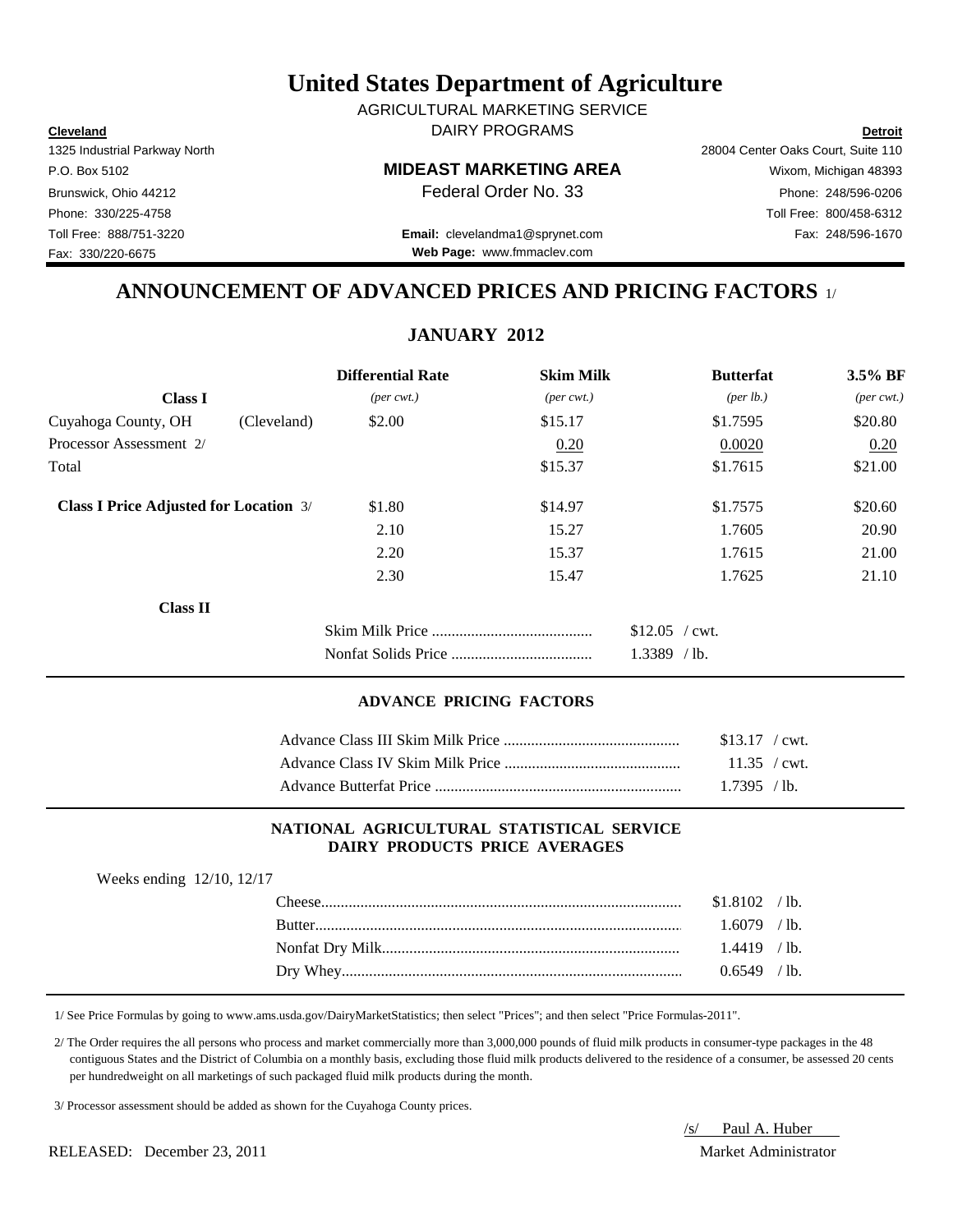**Cleveland Detroit** DAIRY PROGRAMS AGRICULTURAL MARKETING SERVICE

Fax: 330/220-6675

P.O. Box 5102 **MIDEAST MARKETING AREA** Wixom, Michigan 48393

Toll Free: 888/751-3220 Fax: 248/596-1670 **Email:** clevelandma1@sprynet.com **Web Page:** www.fmmaclev.com

# 1325 Industrial Parkway North 28004 Center Oaks Court, Suite 110 Brunswick, Ohio 44212 **Phone: 248/596-0206 Federal Order No. 33** Phone: 248/596-0206 Phone: 330/225-4758 Toll Free: 800/458-6312

### **ANNOUNCEMENT OF ADVANCED PRICES AND PRICING FACTORS** 1/

### **FEBRUARY 2012**

|                                               |             | <b>Differential Rate</b>    | <b>Skim Milk</b>            | <b>Butterfat</b>                | $3.5\%$ BF                  |
|-----------------------------------------------|-------------|-----------------------------|-----------------------------|---------------------------------|-----------------------------|
| <b>Class I</b>                                |             | $(\text{per} \text{ cwt.})$ | $(\text{per} \text{ cwt.})$ | ${\rm (per \, lb.)}$            | $(\text{per} \text{ cwt.})$ |
| Cuyahoga County, OH                           | (Cleveland) | \$2.00                      | \$13.42                     | \$1.7370                        | \$19.03                     |
| Processor Assessment 2/                       |             |                             | 0.20                        | 0.0020                          | 0.20                        |
| Total                                         |             |                             | \$13.62                     | \$1.7390                        | \$19.23                     |
| <b>Class I Price Adjusted for Location 3/</b> |             | \$1.80                      | \$13.22                     | \$1.7350                        | \$18.83                     |
|                                               |             | 2.10                        | 13.52                       | 1.7380                          | 19.13                       |
|                                               |             | 2.20                        | 13.62                       | 1.7390                          | 19.23                       |
|                                               |             | 2.30                        | 13.72                       | 1.7400                          | 19.33                       |
| <b>Class II</b>                               |             |                             |                             |                                 |                             |
|                                               |             |                             |                             | $$11.82$ / cwt.<br>1.3133 / lb. |                             |

#### **ADVANCE PRICING FACTORS**

| $$11.42$ / cwt. |
|-----------------|
|                 |
| $1.7170$ /lb.   |

#### **NATIONAL AGRICULTURAL STATISTICAL SERVICE DAIRY PRODUCTS PRICE AVERAGES**

| Weeks ending $1/7$ , $1/14$ |                  |                |  |
|-----------------------------|------------------|----------------|--|
|                             | $\text{Cheese}.$ | $$1.6052$ /lb. |  |
|                             |                  | $1.5893$ /lb.  |  |
|                             |                  | $1.4155$ /lb.  |  |
|                             |                  | $0.6915$ /lb.  |  |
|                             |                  |                |  |

1/ See Price Formulas by going to www.ams.usda.gov/DairyMarketStatistics; then select "Prices"; and then select "Price Formulas-2012".

 2/ The Order requires the all persons who process and market commercially more than 3,000,000 pounds of fluid milk products in consumer-type packages in the 48 contiguous States and the District of Columbia on a monthly basis, excluding those fluid milk products delivered to the residence of a consumer, be assessed 20 cents per hundredweight on all marketings of such packaged fluid milk products during the month.

3/ Processor assessment should be added as shown for the Cuyahoga County prices.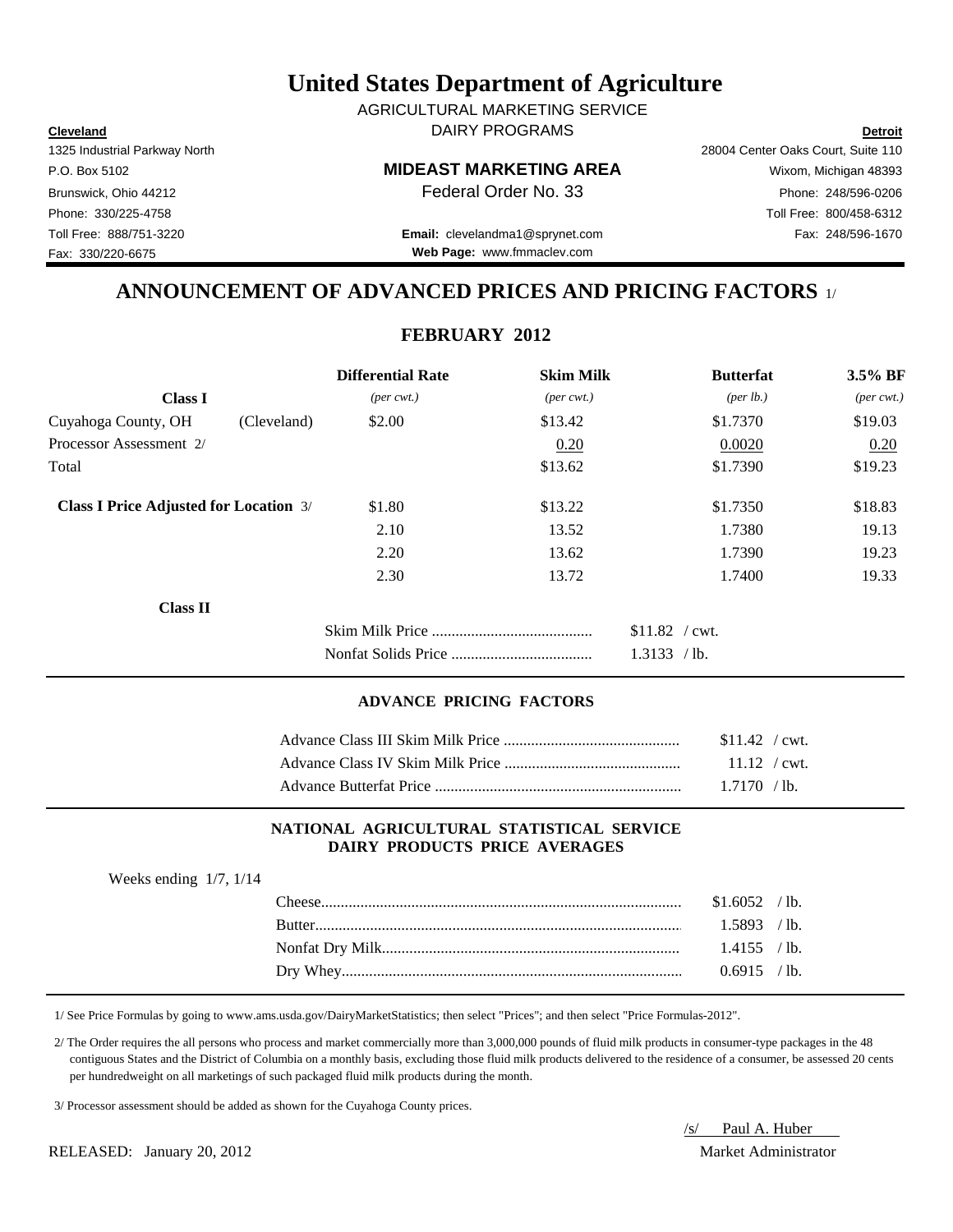**Cleveland Detroit** DAIRY PROGRAMS AGRICULTURAL MARKETING SERVICE

Fax: 330/220-6675

P.O. Box 5102 **MIDEAST MARKETING AREA** Wixom, Michigan 48393

Toll Free: 888/751-3220 Fax: 248/596-1670 **Email:** clevelandma1@sprynet.com **Web Page:** www.fmmaclev.com

1325 Industrial Parkway North 28004 Center Oaks Court, Suite 110 Brunswick, Ohio 44212 **Phone: 248/596-0206 Federal Order No. 33** Phone: 248/596-0206 Phone: 330/225-4758 Toll Free: 800/458-6312

### **ANNOUNCEMENT OF ADVANCED PRICES AND PRICING FACTORS** 1/

**MARCH 2012**

|                                               |             | <b>Differential Rate</b>    | <b>Skim Milk</b>            | <b>Butterfat</b>     | 3.5% BF                     |
|-----------------------------------------------|-------------|-----------------------------|-----------------------------|----------------------|-----------------------------|
| <b>Class I</b>                                |             | $(\text{per} \text{ cwt.})$ | $(\text{per} \text{ cwt.})$ | ${\rm (per \, lb.)}$ | $(\text{per} \text{ cwt.})$ |
| Cuyahoga County, OH                           | (Cleveland) | \$2.00                      | \$12.96                     | \$1.6555             | \$18.30                     |
| Processor Assessment 2/                       |             |                             | 0.20                        | 0.0020               | 0.20                        |
| Total                                         |             |                             | \$13.16                     | \$1.6575             | \$18.50                     |
| <b>Class I Price Adjusted for Location 3/</b> |             | \$1.80                      | \$12.76                     | \$1.6535             | \$18.10                     |
|                                               |             | 2.10                        | 13.06                       | 1.6565               | 18.40                       |
|                                               |             | 2.20                        | 13.16                       | 1.6575               | 18.50                       |
|                                               |             | 2.30                        | 13.26                       | 1.6585               | 18.60                       |
| <b>Class II</b>                               |             |                             |                             |                      |                             |
|                                               |             |                             |                             | $$11.62$ / cwt.      |                             |
|                                               |             |                             |                             | 1.2911 / lb.         |                             |
|                                               |             |                             |                             |                      |                             |

#### **ADVANCE PRICING FACTORS**

| $$10.96$ / cwt. |  |
|-----------------|--|
| $10.92$ / cwt.  |  |
| 1.6355 / h.     |  |

#### **NATIONAL AGRICULTURAL STATISTICAL SERVICE DAIRY PRODUCTS PRICE AVERAGES**

| Weeks ending $2/4$ , $2/11$ |                |  |
|-----------------------------|----------------|--|
|                             | $$1.5553$ /lb. |  |
|                             | $1.5220$ /lb.  |  |
|                             | 1.3930 / lb.   |  |
|                             | 0.6531 / lb.   |  |
|                             |                |  |

1/ See Price Formulas by going to www.ams.usda.gov/DairyMarketStatistics; then select "Prices"; and then select "Price Formulas-2012".

 2/ The Order requires the all persons who process and market commercially more than 3,000,000 pounds of fluid milk products in consumer-type packages in the 48 contiguous States and the District of Columbia on a monthly basis, excluding those fluid milk products delivered to the residence of a consumer, be assessed 20 cents per hundredweight on all marketings of such packaged fluid milk products during the month.

3/ Processor assessment should be added as shown for the Cuyahoga County prices.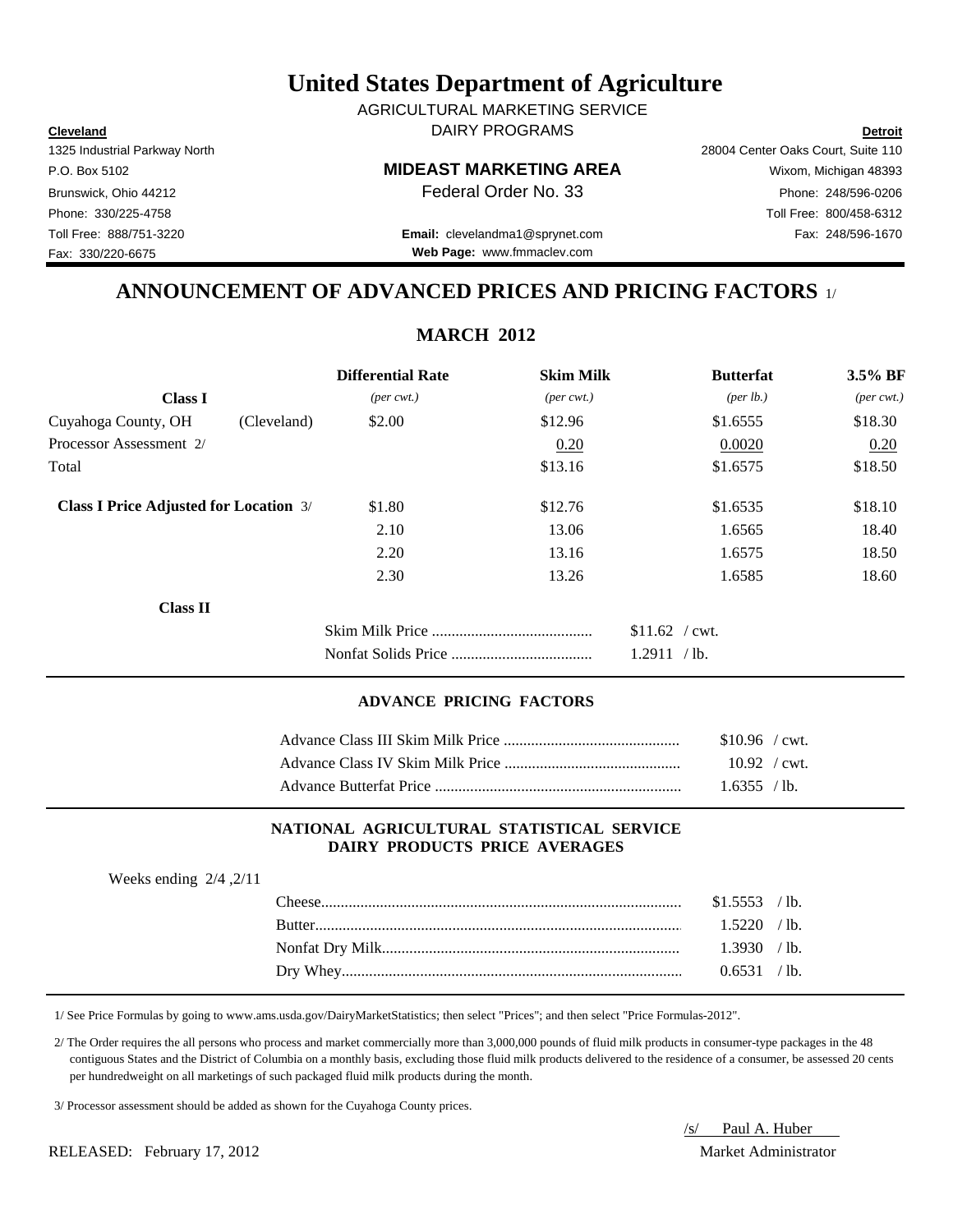**Cleveland Detroit** DAIRY PROGRAMS AGRICULTURAL MARKETING SERVICE

Fax: 330/220-6675

# P.O. Box 5102 **MIDEAST MARKETING AREA** Wixom, Michigan 48393

Toll Free: 888/751-3220 Fax: 248/596-1670 **Email:** clevelandma1@sprynet.com **Web Page:** www.fmmaclev.com

1325 Industrial Parkway North 28004 Center Oaks Court, Suite 110 Brunswick, Ohio 44212 **Phone: 248/596-0206 Federal Order No. 33** Phone: 248/596-0206 Phone: 330/225-4758 Toll Free: 800/458-6312

### **ANNOUNCEMENT OF ADVANCED PRICES AND PRICING FACTORS** 1/

**APRIL 2012**

|                                               | <b>Differential Rate</b>    | <b>Skim Milk</b>            | <b>Butterfat</b>     | $3.5\%$ BF                  |
|-----------------------------------------------|-----------------------------|-----------------------------|----------------------|-----------------------------|
| <b>Class I</b>                                | $(\text{per} \text{ cwt.})$ | $(\text{per} \text{ cwt.})$ | ${\rm (per \, lb.)}$ | $(\text{per} \text{ cwt.})$ |
| Cuyahoga County, OH<br>(Cleveland)            | \$2.00                      | \$12.70                     | \$1.5439             | \$17.66                     |
| Processor Assessment 2/                       |                             | 0.20                        | 0.0020               | 0.20                        |
| Total                                         |                             | \$12.90                     | \$1.5459             | \$17.86                     |
| <b>Class I Price Adjusted for Location 3/</b> | \$1.80                      | \$12.50                     | \$1.5419             | \$17.46                     |
|                                               | 2.10                        | 12.80                       | 1.5449               | 17.76                       |
|                                               | 2.20                        | 12.90                       | 1.5459               | 17.86                       |
|                                               | 2.30                        | 13.00                       | 1.5469               | 17.96                       |
| <b>Class II</b>                               |                             |                             |                      |                             |
|                                               |                             |                             | $$11.09$ / cwt.      |                             |
|                                               |                             |                             | 1.2322 / lb.         |                             |

#### **ADVANCE PRICING FACTORS**

| $$10.70$ / cwt. |  |
|-----------------|--|
| $10.39$ / cwt.  |  |
| $1.5239$ /lb.   |  |

#### **NATIONAL AGRICULTURAL STATISTICAL SERVICE DAIRY PRODUCTS PRICE AVERAGES**

| Weeks ending $3/10$ , $3/17$ |                |  |
|------------------------------|----------------|--|
|                              | $$1.5186$ /lb. |  |
|                              | $1.4299$ /lb.  |  |
|                              | $1.3334$ / lb. |  |
|                              | $0.6117$ /lb.  |  |
|                              |                |  |

1/ See Price Formulas by going to www.ams.usda.gov/DairyMarketStatistics; then select "Prices"; and then select "Price Formulas-2012".

 2/ The Order requires the all persons who process and market commercially more than 3,000,000 pounds of fluid milk products in consumer-type packages in the 48 contiguous States and the District of Columbia on a monthly basis, excluding those fluid milk products delivered to the residence of a consumer, be assessed 20 cents per hundredweight on all marketings of such packaged fluid milk products during the month.

3/ Processor assessment should be added as shown for the Cuyahoga County prices.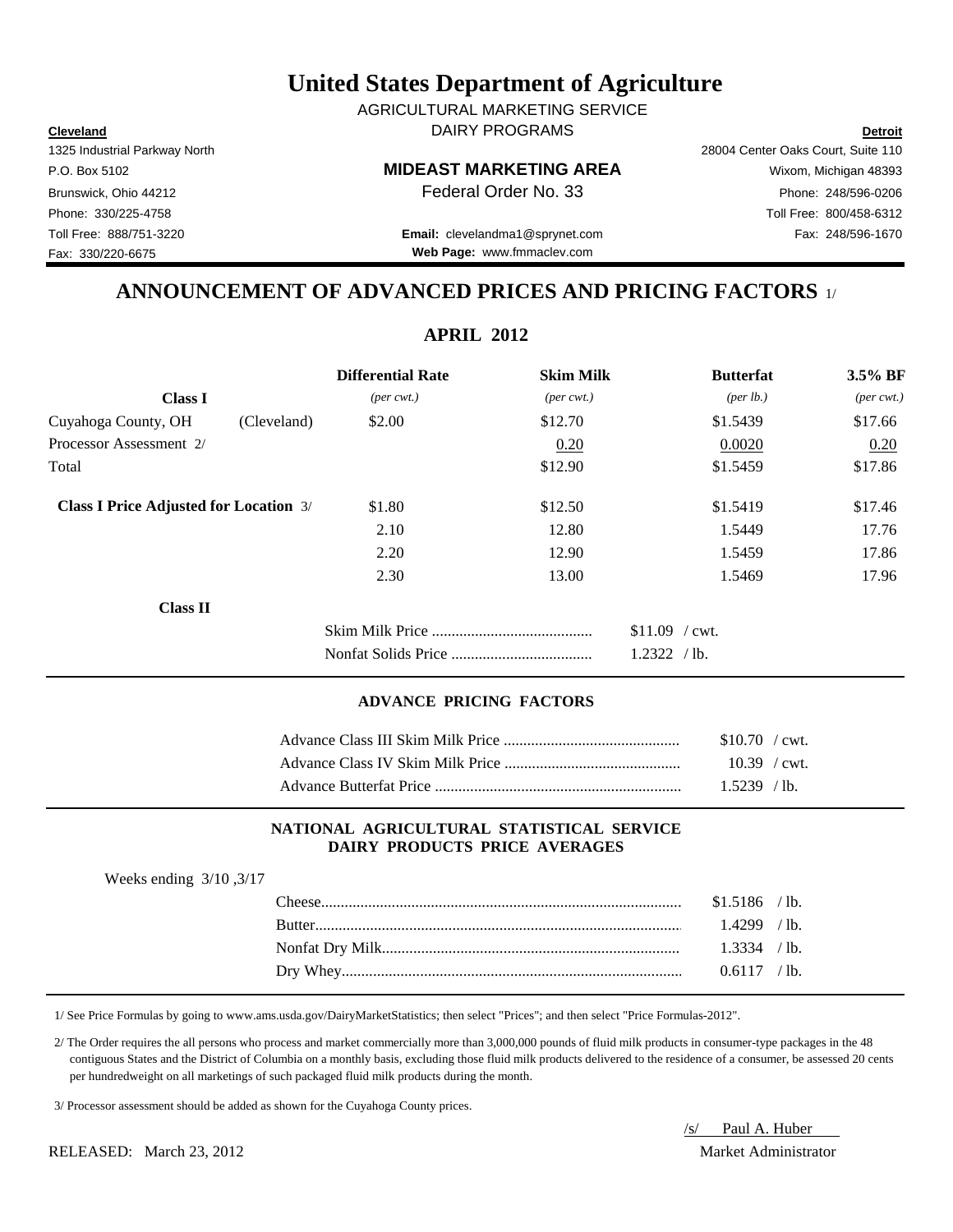**Cleveland Detroit** DAIRY PROGRAMS AGRICULTURAL MARKETING SERVICE

Fax: 330/220-6675

# P.O. Box 5102 **MIDEAST MARKETING AREA** Wixom, Michigan 48393

Toll Free: 888/751-3220 Fax: 248/596-1670 **Email:** clevelandma1@sprynet.com **Web Page:** www.fmmaclev.com

1325 Industrial Parkway North 28004 Center Oaks Court, Suite 110 Brunswick, Ohio 44212 **Phone: 248/596-0206 Federal Order No. 33** Phone: 248/596-0206 Phone: 330/225-4758 Toll Free: 800/458-6312

### **ANNOUNCEMENT OF ADVANCED PRICES AND PRICING FACTORS** 1/

|                                               |             | <b>Differential Rate</b>    | <b>Skim Milk</b>            |                 | <b>Butterfat</b>     | $3.5\%$ BF                  |
|-----------------------------------------------|-------------|-----------------------------|-----------------------------|-----------------|----------------------|-----------------------------|
| <b>Class I</b>                                |             | $(\text{per} \text{ cwt.})$ | $(\text{per} \text{ cwt.})$ |                 | ${\rm (per \, lb.)}$ | $(\text{per} \text{ cwt.})$ |
| Cuyahoga County, OH                           | (Cleveland) | \$2.00                      | \$12.76                     |                 | \$1.5833             | \$17.85                     |
| Processor Assessment 2/                       |             |                             | 0.20                        |                 | 0.0020               | 0.20                        |
| Total                                         |             |                             | \$12.96                     |                 | \$1.5853             | \$18.05                     |
| <b>Class I Price Adjusted for Location 3/</b> |             | \$1.80                      | \$12.56                     |                 | \$1.5813             | \$17.65                     |
|                                               |             | 2.10                        | 12.86                       |                 | 1.5843               | 17.95                       |
|                                               |             | 2.20                        | 12.96                       |                 | 1.5853               | 18.05                       |
|                                               |             | 2.30                        | 13.06                       |                 | 1.5863               | 18.15                       |
| <b>Class II</b>                               |             |                             |                             |                 |                      |                             |
|                                               |             |                             |                             | $$10.47$ / cwt. |                      |                             |
|                                               |             |                             |                             | 1.1633 / lb.    |                      |                             |

#### **ADVANCE PRICING FACTORS**

| $$10.76$ / cwt. |
|-----------------|
|                 |
| 1.5633 / h      |

#### **AGRICULTURAL MARKETING SERVICE NATIONAL DAIRY PRODUCTS PRICE AVERAGES**

| Weeks ending $4/7$ , $4/14$ |                  |                    |  |
|-----------------------------|------------------|--------------------|--|
|                             | $\text{Cheese}.$ | $$1.5431$ / lb.    |  |
|                             |                  | $1.4624$ / lb.     |  |
|                             |                  | $1.2642 \div h$    |  |
|                             |                  | $0.6022 \div 1$ h. |  |
|                             |                  |                    |  |

1/ See Price Formulas by going to www.ams.usda.gov/DairyMarketStatistics; then select "Prices"; and then select "Price Formulas-2012".

 2/ The Order requires the all persons who process and market commercially more than 3,000,000 pounds of fluid milk products in consumer-type packages in the 48 contiguous States and the District of Columbia on a monthly basis, excluding those fluid milk products delivered to the residence of a consumer, be assessed 20 cents per hundredweight on all marketings of such packaged fluid milk products during the month.

3/ Processor assessment should be added as shown for the Cuyahoga County prices.

/s/ Paul A. Huber

#### **MAY 2012**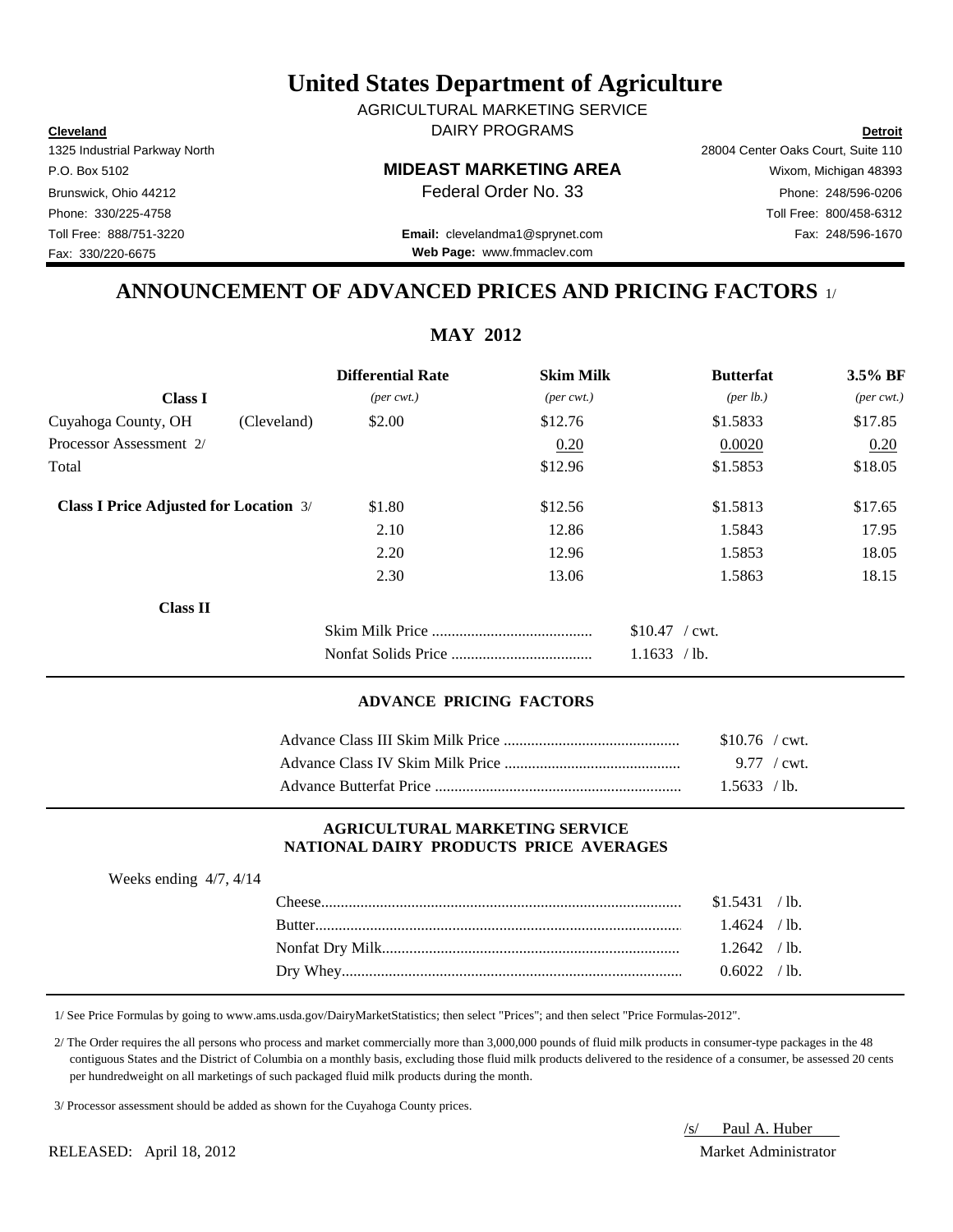| $$9.42$ / cwt |
|---------------|
| $1.0467$ /lb. |

#### **ADVANCE PRICING FACTORS**

| $$10.61$ / cwt. |  |
|-----------------|--|
| 8.72 / cwt.     |  |
| $1.4279$ /lb.   |  |

#### **AGRICULTURAL MARKETING SERVICE NATIONAL DAIRY PRODUCTS PRICE AVERAGES**

| Weeks ending $5/12$ , $5/19$ |                |  |
|------------------------------|----------------|--|
|                              | $$1.5243$ /lb. |  |
|                              | $1.3506$ /lb.  |  |
|                              | $1.1460$ /lb.  |  |
|                              | 0.5355 / lb.   |  |
|                              |                |  |

1/ See Price Formulas by going to www.ams.usda.gov/DairyMarketStatistics; then select "Prices"; and then select "Price Formulas-2012".

 2/ The Order requires the all persons who process and market commercially more than 3,000,000 pounds of fluid milk products in consumer-type packages in the 48 contiguous States and the District of Columbia on a monthly basis, excluding those fluid milk products delivered to the residence of a consumer, be assessed 20 cents per hundredweight on all marketings of such packaged fluid milk products during the month.

3/ Processor assessment should be added as shown for the Cuyahoga County prices.

Fax: 330/220-6675

### **United States Department of Agriculture**

**Cleveland Detroit** DAIRY PROGRAMS AGRICULTURAL MARKETING SERVICE

#### P.O. Box 5102 **MIDEAST MARKETING AREA** Wixom, Michigan 48393

Brunswick, Ohio 44212 **Phone: 248/596-0206 Federal Order No. 33** Phone: 248/596-0206

1325 Industrial Parkway North 28004 Center Oaks Court, Suite 110

Phone: 330/225-4758 Toll Free: 800/458-6312

**Web Page:** www.fmmaclev.com

### **ANNOUNCEMENT OF ADVANCED PRICES AND PRICING FACTORS** 1/

**JUNE 2012**

|                                               | <b>Differential Rate</b>    | <b>Skim Milk</b>            | <b>Butterfat</b>   | 3.5% BF                     |
|-----------------------------------------------|-----------------------------|-----------------------------|--------------------|-----------------------------|
| <b>Class I</b>                                | $(\text{per} \text{ cwt.})$ | $(\text{per} \text{ cwt.})$ | $(\text{per lb.})$ | $(\text{per} \text{ cwt.})$ |
| Cuyahoga County, OH<br>(Cleveland)            | \$2.00                      | \$12.61                     | \$1.4479           | \$17.24                     |
| Processor Assessment 2/                       |                             | 0.20                        | 0.0020             | 0.20                        |
| Total                                         |                             | \$12.81                     | \$1.4499           | \$17.44                     |
| <b>Class I Price Adjusted for Location 3/</b> | \$1.80                      | \$12.41                     | \$1.4459           | \$17.04                     |
|                                               | 2.10                        | 12.71                       | 1.4489             | 17.34                       |
|                                               | 2.20                        | 12.81                       | 1.4499             | 17.44                       |
|                                               | 2.30                        | 12.91                       | 1.4509             | 17.54                       |
| <b>Class II</b>                               |                             |                             |                    |                             |
|                                               |                             |                             | $$9.42$ / cwt.     |                             |
|                                               |                             |                             | $1.0467$ /lb.      |                             |

# Toll Free: 888/751-3220 Fax: 248/596-1670 **Email:** clevelandma1@sprynet.com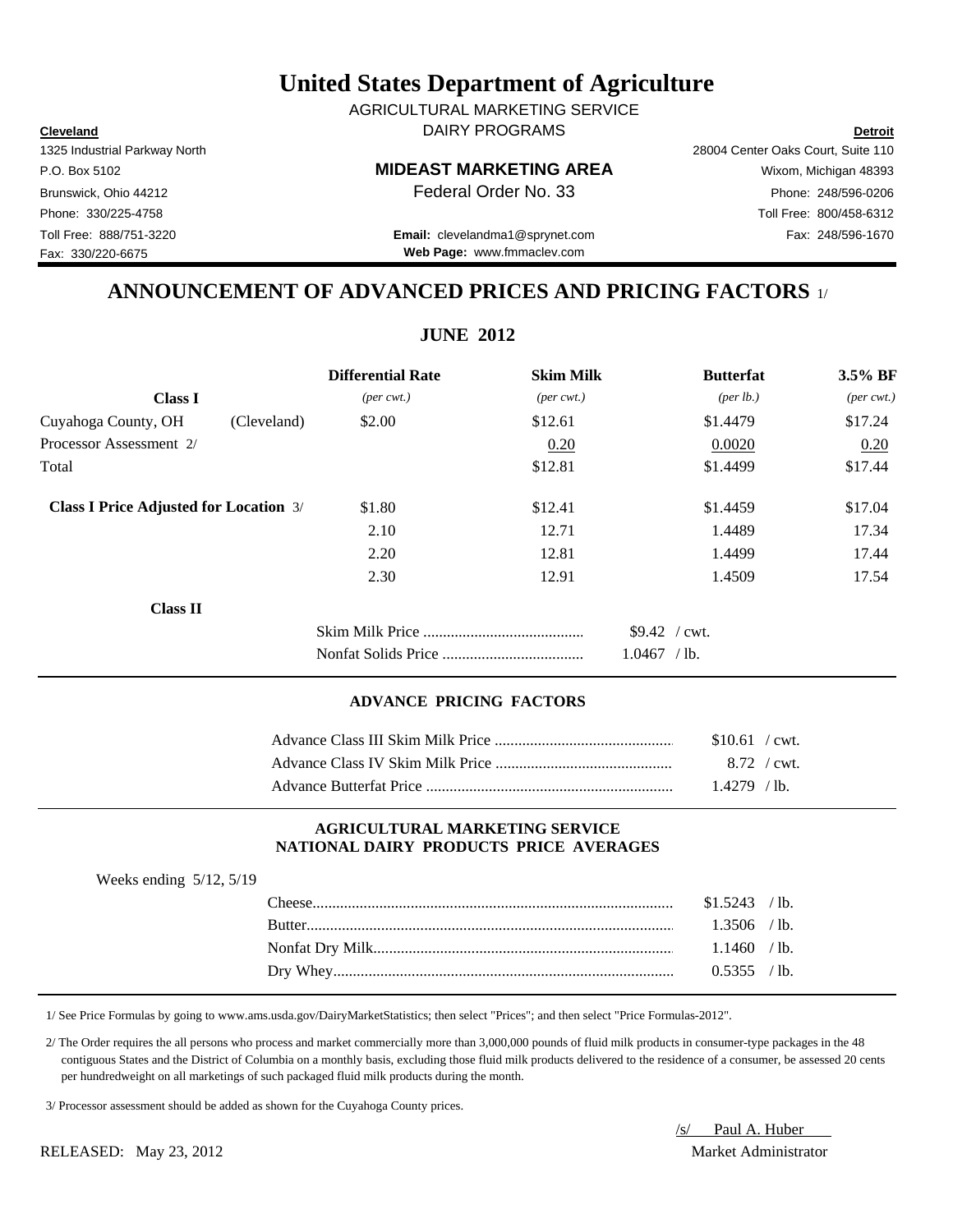**Cleveland Detroit** DAIRY PROGRAMS AGRICULTURAL MARKETING SERVICE

Fax: 330/220-6675

# P.O. Box 5102 **MIDEAST MARKETING AREA** Wixom, Michigan 48393

Toll Free: 888/751-3220 Fax: 248/596-1670 **Email:** clevelandma1@sprynet.com **Web Page:** www.fmmaclev.com

1325 Industrial Parkway North 28004 Center Oaks Court, Suite 110 Brunswick, Ohio 44212 **Phone: 248/596-0206 Federal Order No. 33** Phone: 248/596-0206 Phone: 330/225-4758 Toll Free: 800/458-6312

### **ANNOUNCEMENT OF ADVANCED PRICES AND PRICING FACTORS** 1/

| <b>Differential Rate</b>    | <b>Skim Milk</b>            | <b>Butterfat</b>   | 3.5% BF                     |
|-----------------------------|-----------------------------|--------------------|-----------------------------|
| $(\text{per} \text{ cwt.})$ | $(\text{per} \text{ cwt.})$ | $(\text{per lb.})$ | $(\text{per} \text{ cwt.})$ |
| \$2.00                      | \$12.78                     | \$1.4794           | \$17.51                     |
|                             | 0.20                        | 0.0020             | 0.20                        |
|                             | \$12.98                     | \$1.4814           | \$17.71                     |
| \$1.80                      | \$12.58                     | \$1.4774           | \$17.31                     |
| 2.10                        | 12.88                       | 1.4804             | 17.61                       |
| 2.20                        | 12.98                       | 1.4814             | 17.71                       |
| 2.30                        | 13.08                       | 1.4824             | 17.81                       |
|                             |                             |                    |                             |
|                             |                             | \$9.01 / cwt.      |                             |
|                             |                             |                    |                             |
|                             |                             |                    | 1.0011 / lb.                |

#### **ADVANCE PRICING FACTORS**

| $$10.78$ / cwt. |  |
|-----------------|--|
| 8.31 / cwt.     |  |
| $1.4594$ / lb.  |  |

#### **AGRICULTURAL MARKETING SERVICE NATIONAL DAIRY PRODUCTS PRICE AVERAGES**

| Weeks ending $6/9$ , $6/16$ |                  |                 |  |
|-----------------------------|------------------|-----------------|--|
|                             | $\text{Cheese}.$ | $$1.5703$ / lb. |  |
|                             |                  | $1.3766$ /lb.   |  |
|                             |                  | $1.1008$ /lb.   |  |
|                             |                  | $0.5052$ /lb.   |  |
|                             |                  |                 |  |

1/ See Price Formulas by going to www.ams.usda.gov/DairyMarketStatistics; then select "Prices"; and then select "Price Formulas-2012".

 2/ The Order requires the all persons who process and market commercially more than 3,000,000 pounds of fluid milk products in consumer-type packages in the 48 contiguous States and the District of Columbia on a monthly basis, excluding those fluid milk products delivered to the residence of a consumer, be assessed 20 cents per hundredweight on all marketings of such packaged fluid milk products during the month.

3/ Processor assessment should be added as shown for the Cuyahoga County prices.

/s/ Paul A. Huber

### **JULY 2012**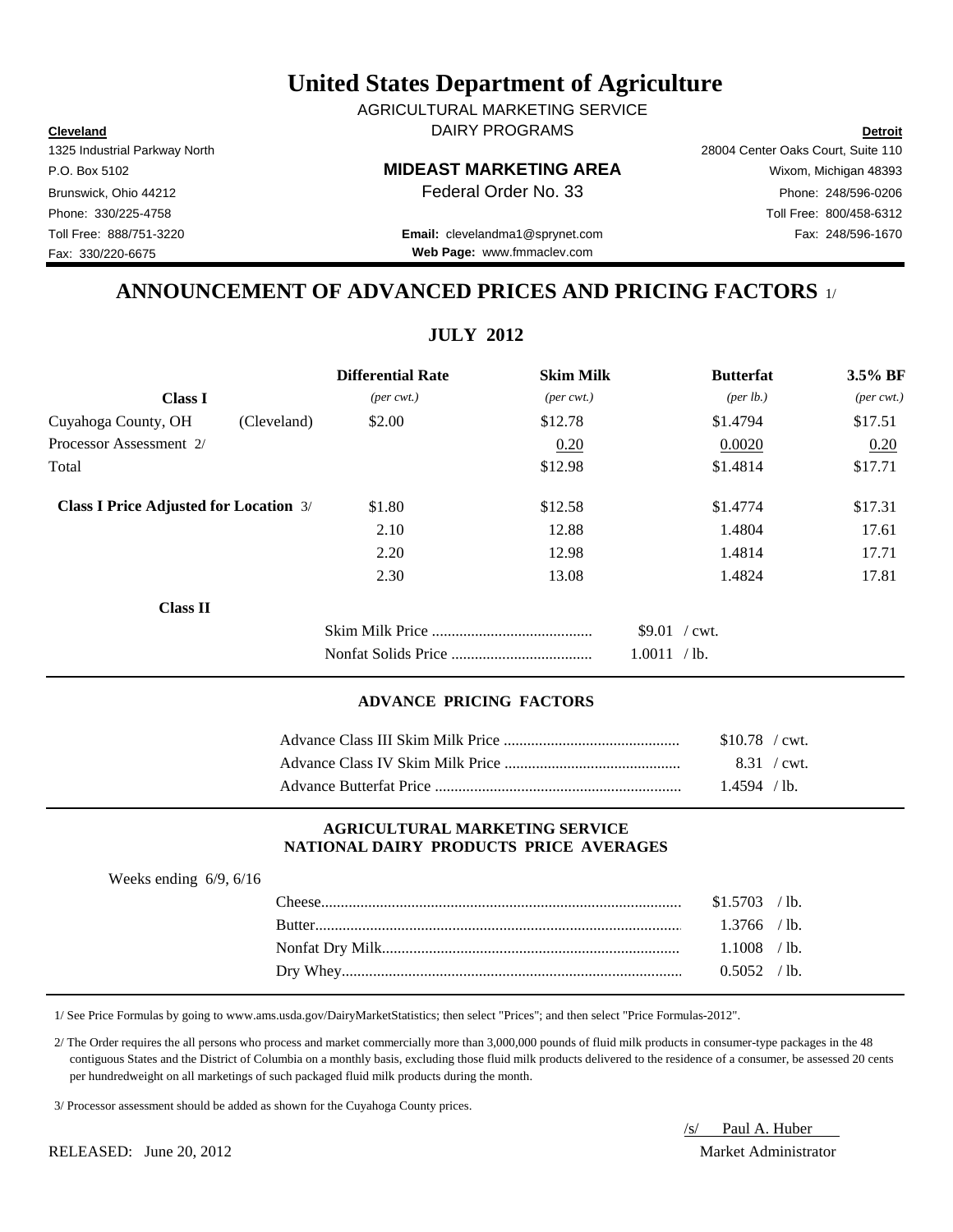**Cleveland Detroit** DAIRY PROGRAMS AGRICULTURAL MARKETING SERVICE

Fax: 330/220-6675

# P.O. Box 5102 **MIDEAST MARKETING AREA** Wixom, Michigan 48393

Toll Free: 888/751-3220 Fax: 248/596-1670 **Email:** clevelandma1@sprynet.com **Web Page:** www.fmmaclev.com

# 1325 Industrial Parkway North 28004 Center Oaks Court, Suite 110 Brunswick, Ohio 44212 **Phone: 248/596-0206 Federal Order No. 33** Phone: 248/596-0206 Phone: 330/225-4758 Toll Free: 800/458-6312

### **ANNOUNCEMENT OF ADVANCED PRICES AND PRICING FACTORS** 1/

**AUGUST 2012**

|                                               |             | <b>Differential Rate</b>    | <b>Skim Milk</b>            | <b>Butterfat</b>     | 3.5% BF                     |
|-----------------------------------------------|-------------|-----------------------------|-----------------------------|----------------------|-----------------------------|
| <b>Class I</b>                                |             | $(\text{per} \text{ cwt.})$ | $(\text{per} \text{ cwt.})$ | ${\rm (per \, lb.)}$ | $(\text{per} \text{ cwt.})$ |
| Cuyahoga County, OH                           | (Cleveland) | \$2.00                      | \$13.21                     | \$1.6586             | \$18.55                     |
| Processor Assessment 2/                       |             |                             | 0.20                        | 0.0020               | 0.20                        |
| Total                                         |             |                             | \$13.41                     | \$1.6606             | \$18.75                     |
| <b>Class I Price Adjusted for Location 3/</b> |             | \$1.80                      | \$13.01                     | \$1.6566             | \$18.35                     |
|                                               |             | 2.10                        | 13.31                       | 1.6596               | 18.65                       |
|                                               |             | 2.20                        | 13.41                       | 1.6606               | 18.75                       |
|                                               |             | 2.30                        | 13.51                       | 1.6616               | 18.85                       |
| <b>Class II</b>                               |             |                             |                             |                      |                             |
|                                               |             |                             |                             | $$9.53$ / cwt.       |                             |
|                                               |             |                             |                             | $1.0589$ /lb.        |                             |
|                                               |             |                             |                             |                      |                             |

#### **ADVANCE PRICING FACTORS**

| $$11.21$ / cwt. |  |
|-----------------|--|
| 8.83 / cwt.     |  |
| 1.6386 / lb.    |  |

#### **AGRICULTURAL MARKETING SERVICE NATIONAL DAIRY PRODUCTS PRICE AVERAGES**

|  | $$1.6781$ /lb. |  |
|--|----------------|--|
|  | $1.5246$ /lb.  |  |
|  |                |  |
|  | $0.4944$ / lb. |  |
|  |                |  |

1/ See Price Formulas by going to www.ams.usda.gov/DairyMarketStatistics; then select "Prices"; and then select "Price Formulas-2012".

 2/ The Order requires the all persons who process and market commercially more than 3,000,000 pounds of fluid milk products in consumer-type packages in the 48 contiguous States and the District of Columbia on a monthly basis, excluding those fluid milk products delivered to the residence of a consumer, be assessed 20 cents per hundredweight on all marketings of such packaged fluid milk products during the month.

3/ Processor assessment should be added as shown for the Cuyahoga County prices.

/s/ Paul A. Huber

Weeks ending 7/7 7/14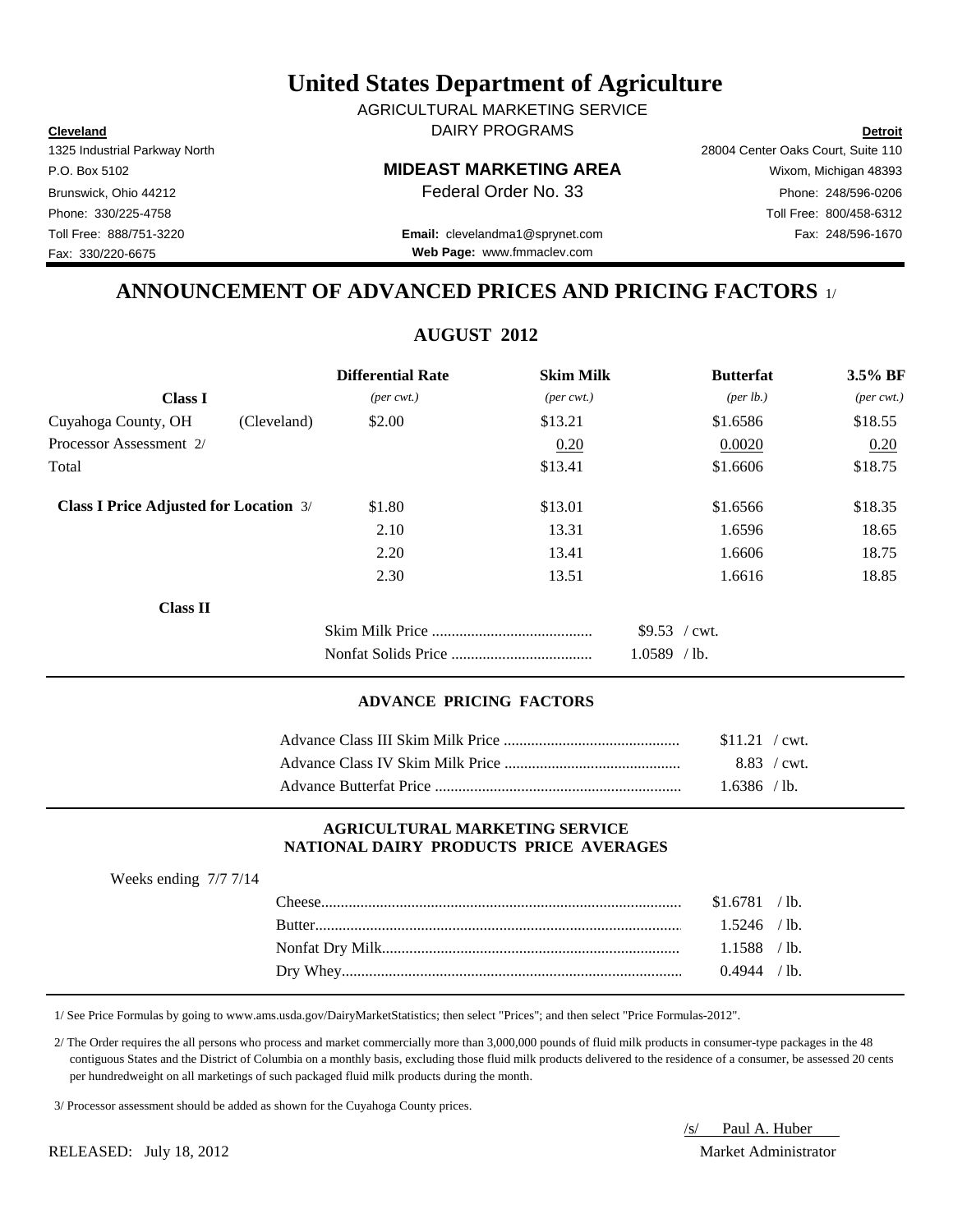**Cleveland Detroit** DAIRY PROGRAMS AGRICULTURAL MARKETING SERVICE

Fax: 330/220-6675

P.O. Box 5102 **MIDEAST MARKETING AREA** Wixom, Michigan 48393

Toll Free: 888/751-3220 Fax: 248/596-1670 **Email:** clevelandma1@sprynet.com **Web Page:** www.fmmaclev.com

1325 Industrial Parkway North 28004 Center Oaks Court, Suite 110 Brunswick, Ohio 44212 **Phone: 248/596-0206 Federal Order No. 33** Phone: 248/596-0206 Phone: 330/225-4758 Toll Free: 800/458-6312

### **ANNOUNCEMENT OF ADVANCED PRICES AND PRICING FACTORS** 1/

#### **SEPTEMBER 2012**

|                                               | <b>Differential Rate</b>    | <b>Skim Milk</b>            | <b>Butterfat</b>                | $3.5\%$ BF                  |
|-----------------------------------------------|-----------------------------|-----------------------------|---------------------------------|-----------------------------|
| <b>Class I</b>                                | $(\text{per} \text{ cwt.})$ | $(\text{per} \text{ cwt.})$ | ${\rm (per \, lb.)}$            | $(\text{per} \text{ cwt.})$ |
| Cuyahoga County, OH<br>(Cleveland)            | \$2.00                      | \$13.57                     | \$1.8561                        | \$19.59                     |
| Processor Assessment 2/                       |                             | 0.20                        | 0.0020                          | 0.20                        |
| Total                                         |                             | \$13.77                     | \$1.8581                        | \$19.79                     |
| <b>Class I Price Adjusted for Location 3/</b> | \$1.80                      | \$13.37                     | \$1.8541                        | \$19.39                     |
|                                               | 2.10                        | 13.67                       | 1.8571                          | 19.69                       |
|                                               | 2.20                        | 13.77                       | 1.8581                          | 19.79                       |
|                                               | 2.30                        | 13.87                       | 1.8591                          | 19.89                       |
| <b>Class II</b>                               |                             |                             |                                 |                             |
|                                               |                             |                             | $$10.36$ / cwt.<br>1.1511 / lb. |                             |

#### **ADVANCE PRICING FACTORS**

| $$11.57$ / cwt. |
|-----------------|
| $9.66$ / cwt.   |
| 1.8361 / h      |

#### **AGRICULTURAL MARKETING SERVICE NATIONAL DAIRY PRODUCTS PRICE AVERAGES**

| Weeks ending $8/11$ , $8/18$ |                  |
|------------------------------|------------------|
|                              | $\mathbf{Check}$ |

| $1.6877$ /lb. |  |
|---------------|--|
|               |  |
| $0.5350$ /lb. |  |

1/ See Price Formulas by going to www.ams.usda.gov/DairyMarketStatistics; then select "Prices"; and then select "Price Formulas-2012".

 2/ The Order requires the all persons who process and market commercially more than 3,000,000 pounds of fluid milk products in consumer-type packages in the 48 contiguous States and the District of Columbia on a monthly basis, excluding those fluid milk products delivered to the residence of a consumer, be assessed 20 cents per hundredweight on all marketings of such packaged fluid milk products during the month.

3/ Processor assessment should be added as shown for the Cuyahoga County prices.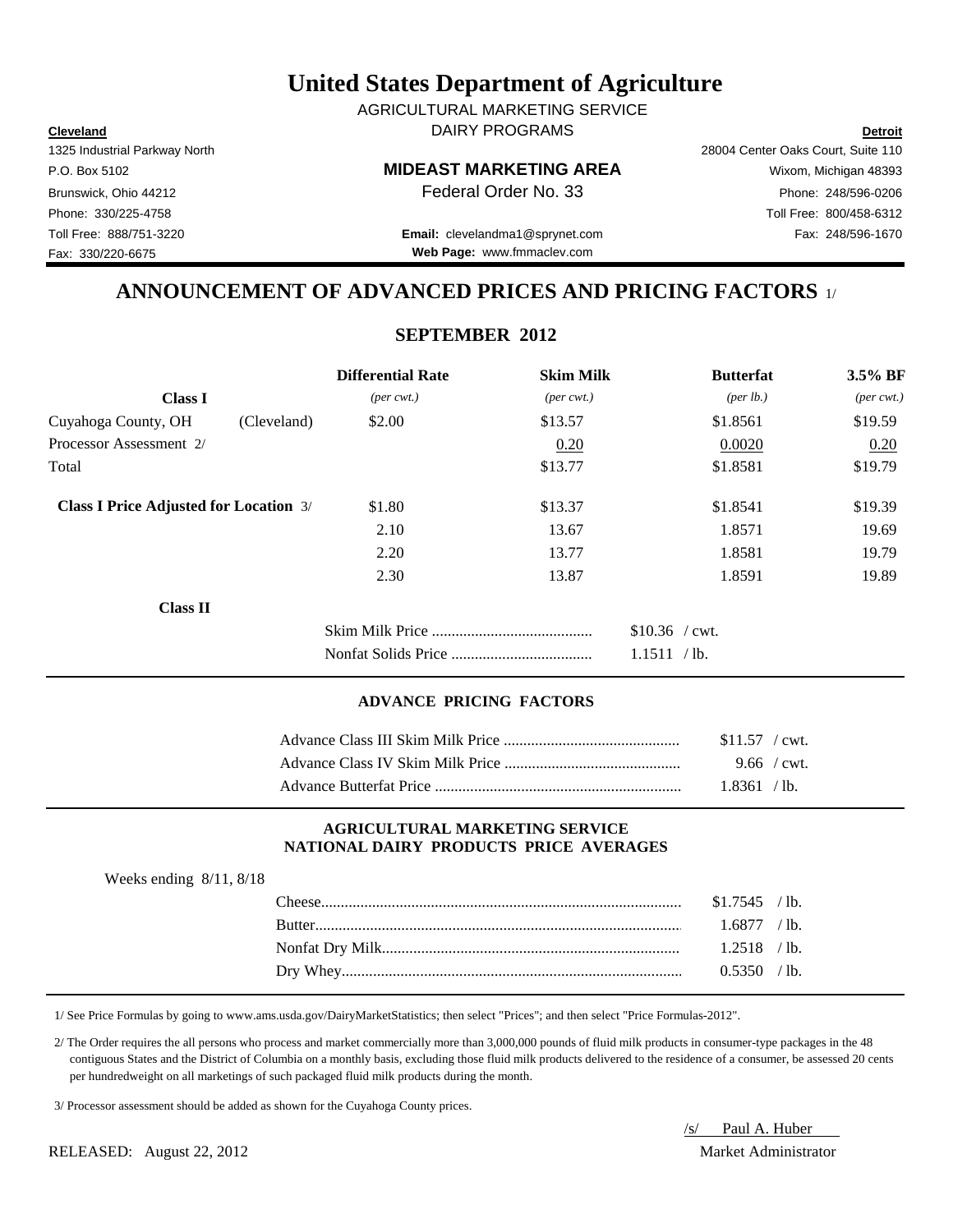**Cleveland Detroit** DAIRY PROGRAMS AGRICULTURAL MARKETING SERVICE

Fax: 330/220-6675

P.O. Box 5102 **MIDEAST MARKETING AREA** Wixom, Michigan 48393

Toll Free: 888/751-3220 Fax: 248/596-1670 **Email:** clevelandma1@sprynet.com **Web Page:** www.fmmaclev.com

1325 Industrial Parkway North 28004 Center Oaks Court, Suite 110 Brunswick, Ohio 44212 **Phone: 248/596-0206 Federal Order No. 33** Phone: 248/596-0206 Phone: 330/225-4758 Toll Free: 800/458-6312

### **ANNOUNCEMENT OF ADVANCED PRICES AND PRICING FACTORS** 1/

### **OCTOBER 2012**

|                                               |             | <b>Differential Rate</b>    | <b>Skim Milk</b>            | <b>Butterfat</b>                 | 3.5% BF                     |
|-----------------------------------------------|-------------|-----------------------------|-----------------------------|----------------------------------|-----------------------------|
| <b>Class I</b>                                |             | $(\text{per} \text{ cwt.})$ | $(\text{per} \text{ cwt.})$ | ${\rm (per \, lb.)}$             | $(\text{per} \text{ cwt.})$ |
| Cuyahoga County, OH                           | (Cleveland) | \$2.00                      | \$14.31                     | \$2.0208                         | \$20.88                     |
| Processor Assessment 2/                       |             |                             | 0.20                        | 0.0020                           | 0.20                        |
| Total                                         |             |                             | \$14.51                     | \$2.0228                         | \$21.08                     |
| <b>Class I Price Adjusted for Location 3/</b> |             | \$1.80                      | \$14.11                     | \$2.0188                         | \$20.68                     |
|                                               |             | 2.10                        | 14.41                       | 2.0218                           | 20.98                       |
|                                               |             | 2.20                        | 14.51                       | 2.0228                           | 21.08                       |
|                                               |             | 2.30                        | 14.61                       | 2.0238                           | 21.18                       |
| <b>Class II</b>                               |             |                             |                             |                                  |                             |
|                                               |             |                             |                             | $$11.42$ / cwt.<br>$1.2689$ /lb. |                             |

#### **ADVANCE PRICING FACTORS**

| $$12.31$ / cwt. |  |
|-----------------|--|
| $10.72$ / cwt.  |  |
| $2.0008$ /lb.   |  |

#### **AGRICULTURAL MARKETING SERVICE NATIONAL DAIRY PRODUCTS PRICE AVERAGES**

| Weeks ending $9/8$ , $9/15$ |                |  |
|-----------------------------|----------------|--|
|                             | $$1.8542$ /lb. |  |
|                             | $1.8237$ /lb.  |  |
|                             | $1.3708$ /lb.  |  |
|                             | $0.5804$ /lb.  |  |
|                             |                |  |

1/ See Price Formulas by going to www.ams.usda.gov/DairyMarketStatistics; then select "Prices"; and then select "Price Formulas-2012".

 2/ The Order requires the all persons who process and market commercially more than 3,000,000 pounds of fluid milk products in consumer-type packages in the 48 contiguous States and the District of Columbia on a monthly basis, excluding those fluid milk products delivered to the residence of a consumer, be assessed 20 cents per hundredweight on all marketings of such packaged fluid milk products during the month.

3/ Processor assessment should be added as shown for the Cuyahoga County prices.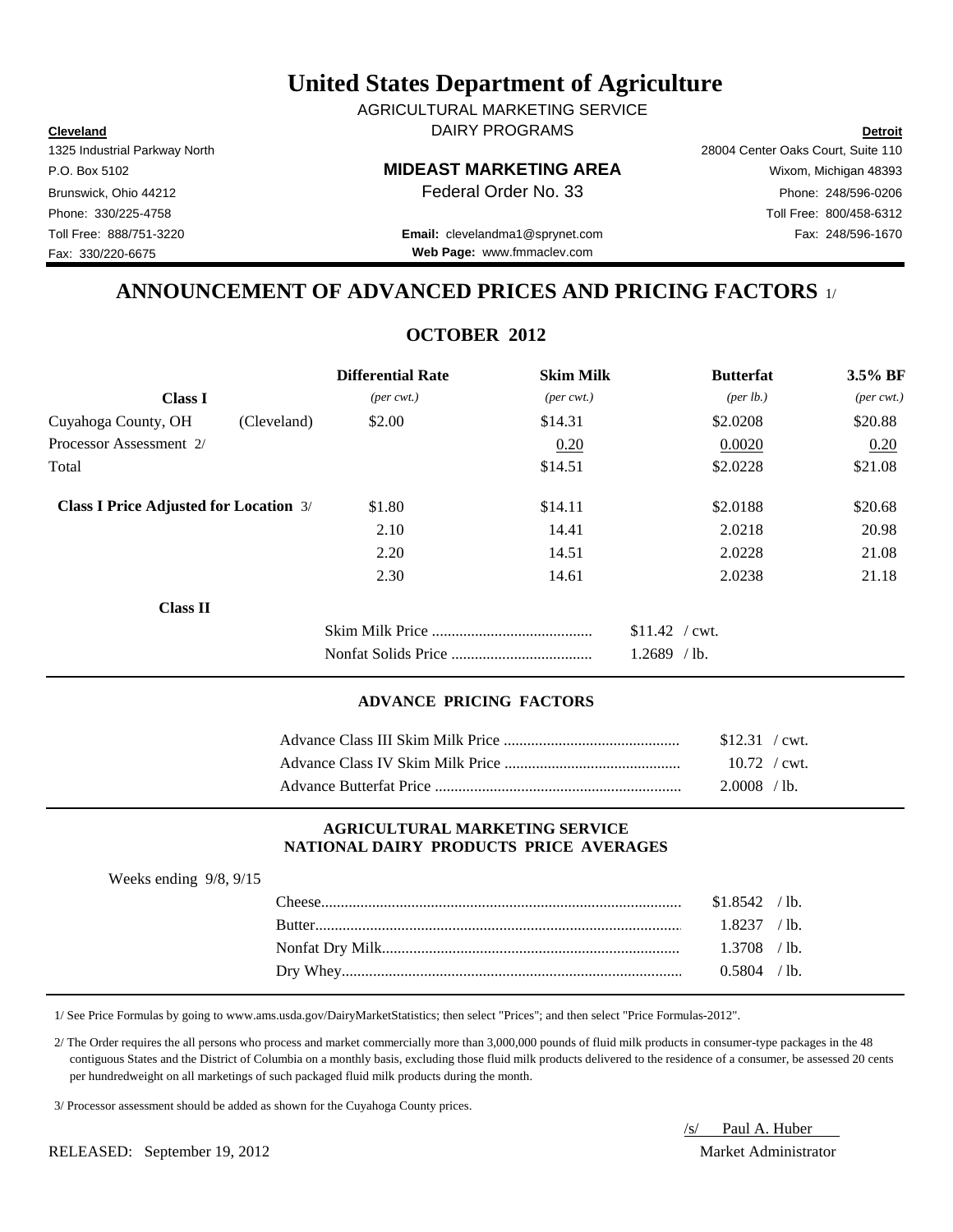**Cleveland Detroit** DAIRY PROGRAMS AGRICULTURAL MARKETING SERVICE

Fax: 330/220-6675

P.O. Box 5102 **MIDEAST MARKETING AREA** Wixom, Michigan 48393

Toll Free: 888/751-3220 Fax: 248/596-1670 **Email:** clevelandma1@sprynet.com **Web Page:** www.fmmaclev.com

1325 Industrial Parkway North 28004 Center Oaks Court, Suite 110 Brunswick, Ohio 44212 **Phone: 248/596-0206 Federal Order No. 33** Phone: 248/596-0206 Phone: 330/225-4758 Toll Free: 800/458-6312

### **ANNOUNCEMENT OF ADVANCED PRICES AND PRICING FACTORS** 1/

#### **NOVEMBER 2012**

|                                               |             | <b>Differential Rate</b>    | <b>Skim Milk</b>            | <b>Butterfat</b>                 | $3.5\%$ BF                  |
|-----------------------------------------------|-------------|-----------------------------|-----------------------------|----------------------------------|-----------------------------|
| <b>Class I</b>                                |             | $(\text{per} \text{ cwt.})$ | $(\text{per} \text{ cwt.})$ | ${\rm (per \, lb.)}$             | $(\text{per} \text{ cwt.})$ |
| Cuyahoga County, OH                           | (Cleveland) | \$2.00                      | \$15.77                     | \$2.1371                         | \$22.70                     |
| Processor Assessment 2/                       |             |                             | 0.20                        | 0.0020                           | 0.20                        |
| Total                                         |             |                             | \$15.97                     | \$2.1391                         | \$22.90                     |
| <b>Class I Price Adjusted for Location 3/</b> |             | \$1.80                      | \$15.57                     | \$2.1351                         | \$22.50                     |
|                                               |             | 2.10                        | 15.87                       | 2.1381                           | 22.80                       |
|                                               |             | 2.20                        | 15.97                       | 2.1391                           | 22.90                       |
|                                               |             | 2.30                        | 16.07                       | 2.1401                           | 23.00                       |
| <b>Class II</b>                               |             |                             |                             |                                  |                             |
|                                               |             |                             |                             | $$12.13$ / cwt.<br>$1.3478$ /lb. |                             |

#### **ADVANCE PRICING FACTORS**

| $$13.77$ / cwt. |  |
|-----------------|--|
|                 |  |
| 2.1171 / lb.    |  |

#### **AGRICULTURAL MARKETING SERVICE NATIONAL DAIRY PRODUCTS PRICE AVERAGES**

| Weeks ending $10/6, 10/13$ |  |                |  |
|----------------------------|--|----------------|--|
|                            |  | $$2.0186$ /lb. |  |
|                            |  | $1.9197$ /lb.  |  |
|                            |  | $1.4503$ /lb.  |  |
|                            |  | 0.6130 / h     |  |

1/ See Price Formulas by going to www.ams.usda.gov/DairyMarketStatistics; then select "Prices"; and then select "Price Formulas-2012".

 2/ The Order requires the all persons who process and market commercially more than 3,000,000 pounds of fluid milk products in consumer-type packages in the 48 contiguous States and the District of Columbia on a monthly basis, excluding those fluid milk products delivered to the residence of a consumer, be assessed 20 cents per hundredweight on all marketings of such packaged fluid milk products during the month.

3/ Processor assessment should be added as shown for the Cuyahoga County prices.